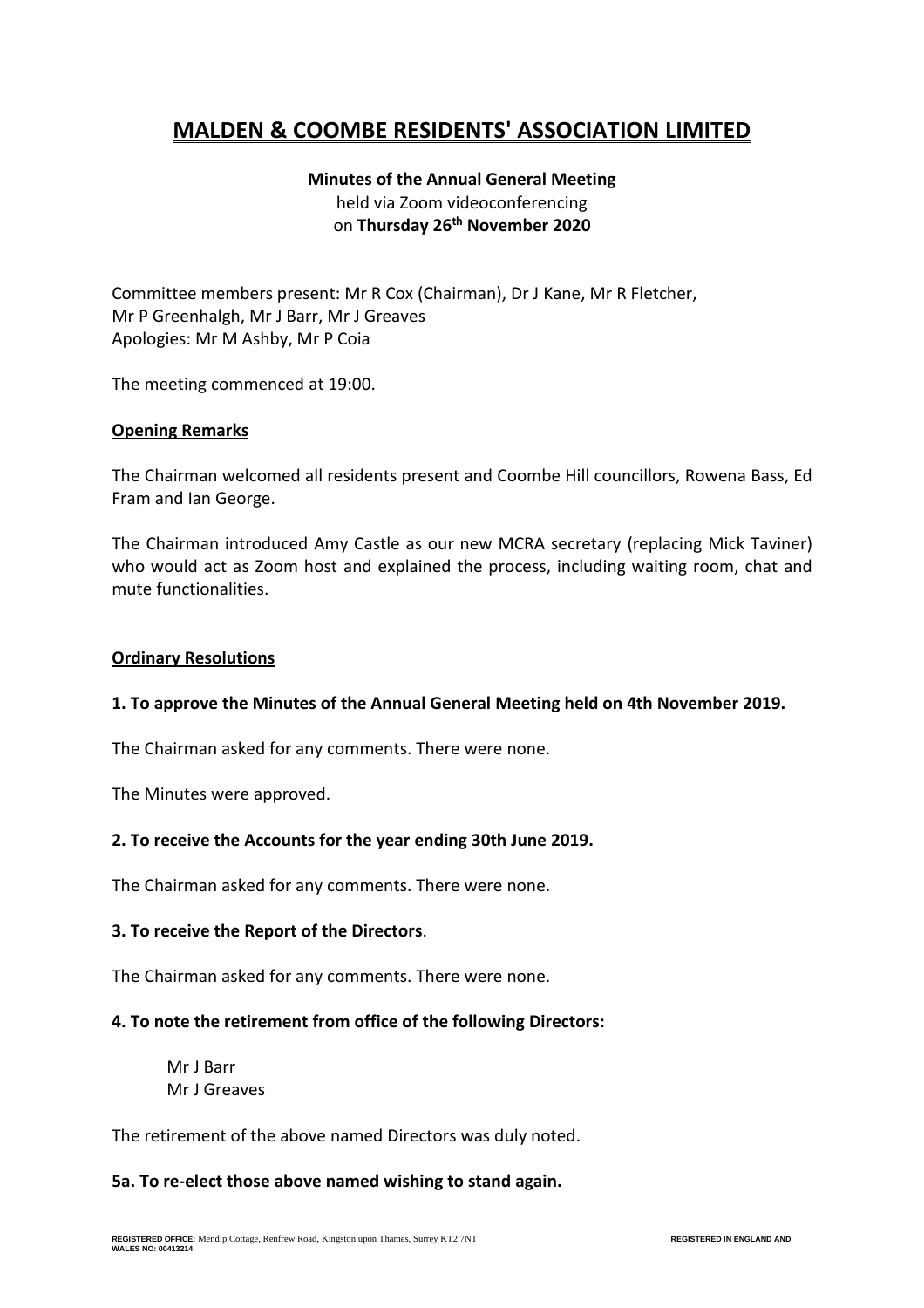Mr J Barr was duly proposed by Dr S Kane and seconded by Mr P Greenhalgh. Mr J Greaves was duly proposed by Mr J Barr and seconded by Mr R Cox. Both the above were elected to office by the meeting with 19 proxy votes each in their favour.

#### 6**. To elect Mr P Coia was a Director.**

Mr P Coia (Ballard Close) was proposed by Mr R Cox and seconded by Dr J Kane and elected with 18 proxy votes.

The Chairman paid tribute to John Tarrant who stood down from the Committee after 20 years, nine of which were as MCRA Chairman. The Chairman said Mr Tarrant had been a stalwart of MCRA and thanked him greatly for his hard work during a tumultuous period.

### **Other comments**

The Chairman mentioned that the long-awaited CCTV cameras have been installed at the three main entrances to the Estate. He said these still require fine tuning with positioning and signage as well as the ability for the police to promptly access footage.

The Chairman also thanked Mick Taviner for his 20-year service to MCRA as secretary. He said Mr Taviner had been a tower of strength behind the scenes and that we owe him an enormous amount of thanks for his work.

The Chairman invited Cllr. Rowena Bass to address the meeting. Ms Bass said the councillors had worked hard with the Chairman, Dr Kane and Mr Fletcher on all matters relating to the council including case work and planning, and helping residents through the maze of that process. She said she had written to the Royal Parks to oppose parking plans in Richmond Park and will be meeting with the council officers to talk about parking implications and how these can be rectified. Ms Bass mentioned the councillors would be meeting with the new owners of Warren House once lockdown is over. She said the communication links established with the relevant council members a year ago, were now broken as those officers have since left their posts. She said she would be scheduling a meeting with the new officers with MCRA co-Chairs and the secretary soon.

The Chairman confirmed a number of residents, Helen Hinton, John Coghlan and Sudhir Shah, had written to MCRA in advance of the AGM to raise questions regarding parking. The Chairman outlined that during the lockdown period when gatekeepers were furloughed, unauthorised parking on the Estate was rife. He added residents are also concerned with the proposed parking charges in Richmond Park which would cause greater traffic and parking on the Estate. The Chairman said the Committee had some safety concerns at the Kingston Hill end of Warren Road and would explore with RBK double yellow lines at the junction, the length to be determined with RBK traffic teams. The Chairman said that rearranging gatekeeper rotas to allow more presence at that end, using the manual barrier, walking patrols and even additional staff are all being considered if the problem becomes more acute. The Chairman said an additional gateman could raise the Coombe Rate by approximately £10 per household per year.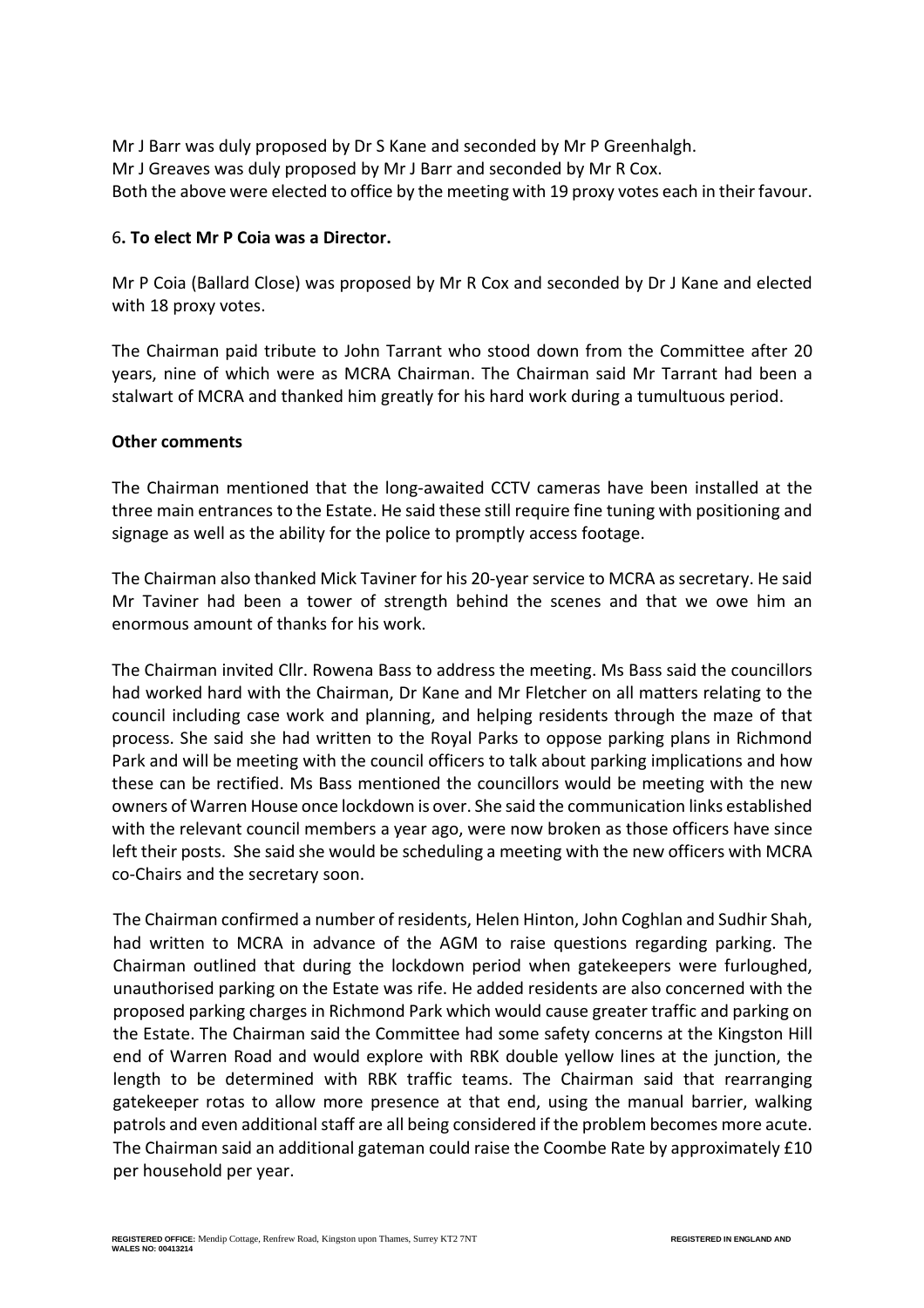The Chairman also mentioned an issue with school permits with parents abusing permit conditions and confirmed the Committee is working with the three schools to rectify this. The Chairman said MCRA would like to enforce some sort of compliance on parking but this is a difficult area. He said in George Road where there are signs displaying time restrictions, there are daily infractions and, despite continued encouragement, RBK is yet to dispatch mopedbased parking enforcement teams. The Chairman said one resident has asked why we couldn't clamp unauthorised vehicles and explained that this procedure was outlawed on private land in 2012. He also stated MCRA had written to Sarah Olney, the local MP, and Royal Parks to object to the Richmond Park charging proposals.

The Chairman said Ian Armfield had emailed MCRA in advance to ask about the finances, at which point he passed the meeting across to Mr Fletcher (MCRA Treasurer).

Mr Fletcher referred to Mr Armfield's first question which was to do with security barrier costs. Mr Armfield had noticed that the RBK reimbursement revenue had declined from £41k to £33k and asked whether this was due to the job retention scheme set up by the government in March. Mr Fletcher confirmed this was correct and that MCRA had furloughed four gatekeepers and £8k was reimbursed by the government.

Mr Fletcher then addressed Mr Armfield's second question. Mr Armfield observed in the Directors Report that several thousand pounds had been inappropriately taken out of both the RBK managed Coombe Estate accounts and asked if Mr Fletcher could advise how much had been taken out over the period and what assurance had been sought from RBK that checks and balances had been put in place to ensure this would not happen again. Mr Fletcher stated that one solution established was the receipt of a quarterly expenditure statement from RBK which enables MCRA to query transactions and to monitor spend against budget which improves transparency. In this respects Q2 and Q3 had worked well, however Q4 had not been so positive. He said RBK had posted £53k (over 50% of the total expenditure) to the end of March and during the review it was noted that there were a few incorrect items (including £800 for work carried out on roads outside of the Estate, a misposting for £6k and an incorrect revenue posting relating to a deposit that had been refunded to a resident on the Estate). Mr Fletcher had requested RBK to reverse these mispostings which subsequently occurred in the Q1 20/21 accounts with the exception of the £2.5k deposit misposting between the capital and revenue account, which is still under discussion. Mr Fletcher said the quarterly reviews will continue and he will persevere to convince the council to process the RBK transactions on a monthly basis. He said he had also requested that the opening and closing balances on the Reserve Account and related transactions are disclosed in the annual Coombe Rate statement to improve transparency.

William de Segundo (Watergardens, Warren Road) asked the validity of encouraging RBK to send parking enforcers to the estate if we are not allowed to clamp. The Chairman responded that this is allowed as the Estate roads are scheduled roads. He added RBK can send parking enforcers and fine drivers where there is signage and yellow lines restricting parking. Ms Bass asked the co-Chairs and secretary to add this issue to the list of discussion items when they meet with her and RBK personnel. Ms Bass confirmed she is scheduling a meeting with the Communities & Engagement Assistant Director, as with the recent changes of personnel at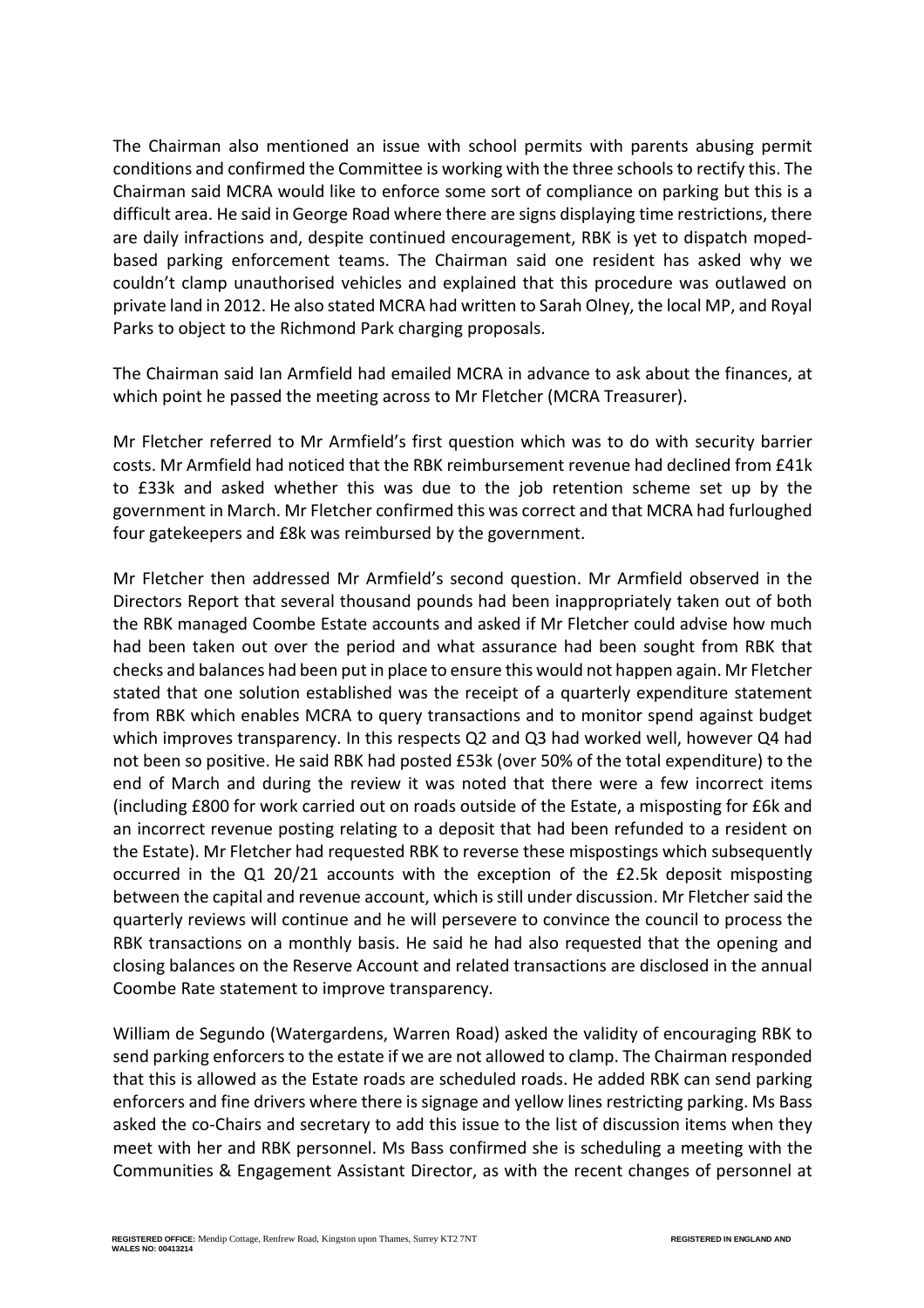RBK, it is important to reiterate that these are not private roads like others in the borough so there needs to be a re-education process at the meeting.

John Giles (Paget Place) commented on the white signs on the entrances and was concerned these are ignored. He asked if the orange stickers could be reintroduced. The Chairman said he still has stickers available and would be pleased to distribute them to those residents who would like to use them. Mr Giles added that the exit from Paget Place onto Warren Road is a dangerous junction, with residents unable to pull out of Paget Place due to parked cars either side and opposite the entrance of the road. The Chairman said this was an item that had been added to the list of issues for RBK.

Sudhir Shah (Coombe Wells) asked if it's possible to put gravel on George Road on the opposite side of the schools. He said this would make it easier to walk, especially in light of the social distancing measures that will be with us for some time. The Chairman said cost and maintenance might be a problem but the point would be taken to the Committee to discuss.

Carol Meakes (Warren Road) expressed her concern about the dangerous parking by parents attending the Coombe Hill School. She said she is unable to exit out of both her drives and requested that yellow lines be added to this end of Warren Road. The Chair said the secretary had contacted the Coombe Hill School and, following communication from the headteacher to parents, there had been an improvement, however he said the Committee would review thisif the situation worsens. Dr Kane added that an immediate response would be to increase the hours of the gatekeepers or employ a new gatekeeper to prevent this by policing parking at school pick up times in particular.

Ross Compton (George Road, near Marymount School)said George Road is an all-day car park and staff cars with blacked out windows often park so close to his driveway that he has to exit blindly. He requested yellow lines to be added up to driveways on George Road. The Chairman confirmed there is a similar issue at Coombe Neville and MCRA hopes to add road markings there and the Committee will suggest the same for this area of George Road. Mr Compton also asked if the introduction of parking charges might reduce the number of staff parking. The Chairman said that Rokeby School staff do not have much onsite parking and are therefore the main culprits for staff parking in this area and the Committee will discuss and address this.

Mr Peter Butler (Coombe Neville) asked if there had been an increase in MCRA contributions this year. He also wanted noted that he thought the gatekeepers do an excellent job - which is often difficult - with a great deal of humour and dedication and would like a communication to go out to them from this meeting. The Chairman agreed and stated he would like the gatekeepers to be more flexible in positioning themselves more frequently at George Road and the top end of Warren Road, to patrol and issue stickers on cars.

The Chairman commented that the MCRA contribution had not changed and stated that the same group of people continue not to pay which is an annual problem. He said the Committee would be increasing publicity and contacting the non-paying residents directly in a communication in January.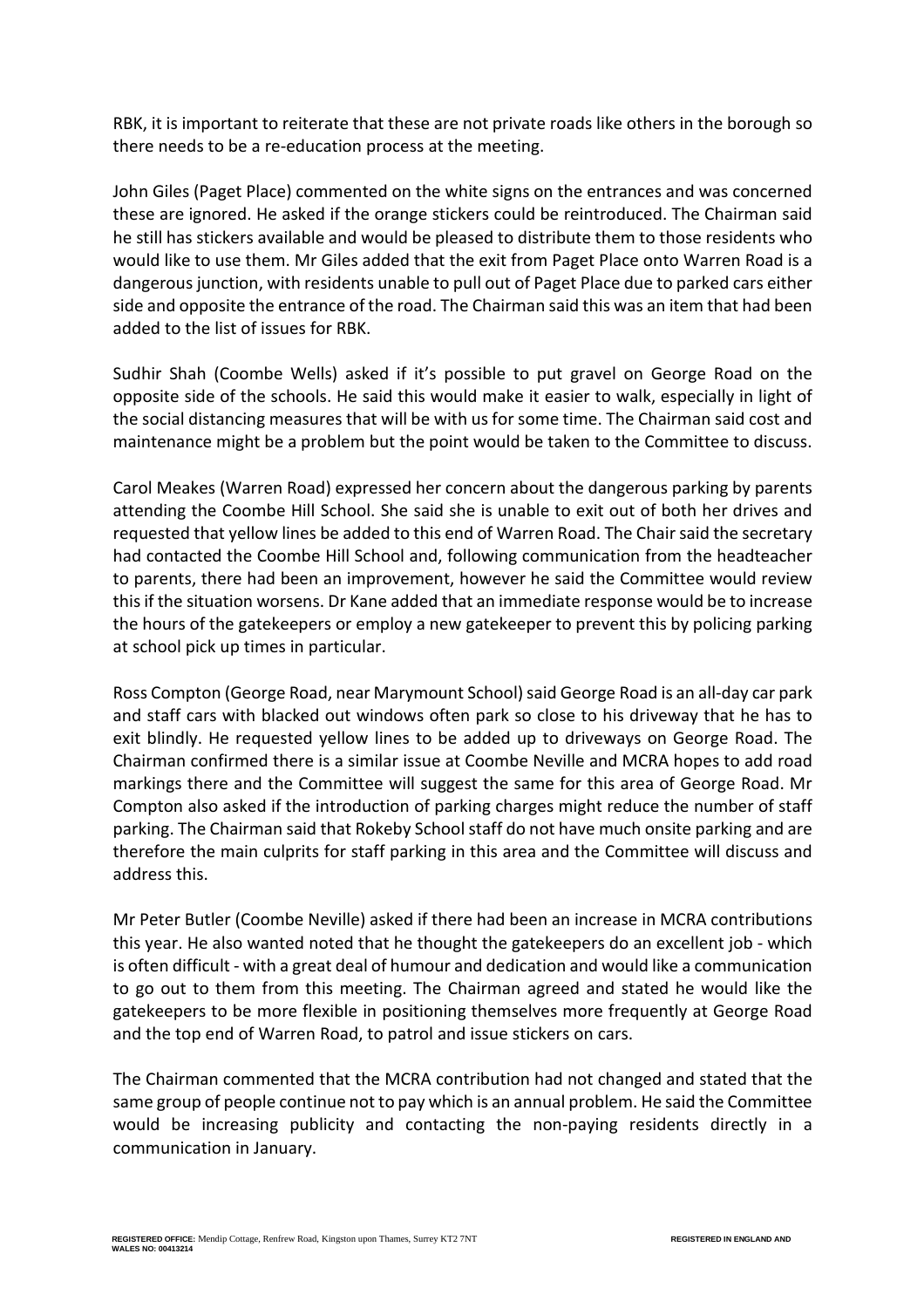John Tarrant (The Watergardens, Warren Road) commented on the issue of yellow lines. He said that when these were originally put in place, it was to clean up the unsightly use of cones along one side of the road. Mr Tarrant said he believes yellow lines only serve to push parked traffic further along into the Estate but it wouldn'tsolve the problem. He agreed with Dr Kane that more gatekeepers need to be on duty.

Graham Lewis (Paget Place) asked why the Committee doesn't issue permits only after the MCRA contribution is paid arguing that 100% of the money would be paid immediately. The Chairman said the High Court ruling in 2008/9 ruled that this is not legally feasible. Dr Kane confirmed that the word "voluntary" had not been used in last year's communications in the hope that this would increase payees but this has, so far, not been the case. The Chairman added that some residents use a standing order to pay and have not updated this to reflect the increase from £25 to £40. He asked if this applied to any participants at the AGM, could they please amend the total.

Mrs Uhlig said MCRA should send out a thank you letter publicly to those who have paid.

Mr Giles asked a further question about the building works occurring at Warren House and whether the new owners had applied for planning permission and notified MCRA. The Chairman said the meeting that took place with Dr Kane and Mr Tarrant, was to make the new owners aware of the 18 or so restrictions that RBK had imposed on Warren House in the past. Mr Giles said he had contacted the council, particularly about the work which could be a material change to the external structure, and sent a photograph to Mr Knight, an RBK planning representative. The Chairman thanked Mr Gilesfor alerting MCRA and RBK and said the Committee relies on residents being proactive in this fashion. Dr Kane said she was concerned she has seen construction trucks entering the premises but could see no planning submission on the RBK planning website. Mr Giles agreed saying the last application was April 2018 (which was later withdrawn).

Mr Gotsmam (Brook Gardens) asked if the RBK proposition to develop the New Malden/Kingston area that affected the golf course had been updated. The Chairman replied that there were a number of objections from MCRA, residents and Coombe Wood Golf Club at the time, but there had been no more news. Councillor Ian George added that the potential for building on the golf course had not been RBK's intention, however that wasn't the case in the original plans. He added the councillors are due to receive a new plan and he will update residents when he knows more.

Mr Shah further asked about security and whether it would be possible to add CCTV or speed cameras to help deter those parking on double yellow lines and unauthorised cars accessing the Estate. He stated that there are a number of drivers that speed late at night and it would be helpful if RBK could issue speeding fines. The Chairman said he wasn't sure this was a practical idea as more lines would need to be drawn on the road but added one solution might be to add speed bumps to the area.

Mr Lewis commented that he has almost been knocked over by speeding cyclists several times. He said he is researching the 1933 Act that prohibits vehicles from accessing the Estate if they don't have business on it, to find out whether a bicycle could be defined in the Act as